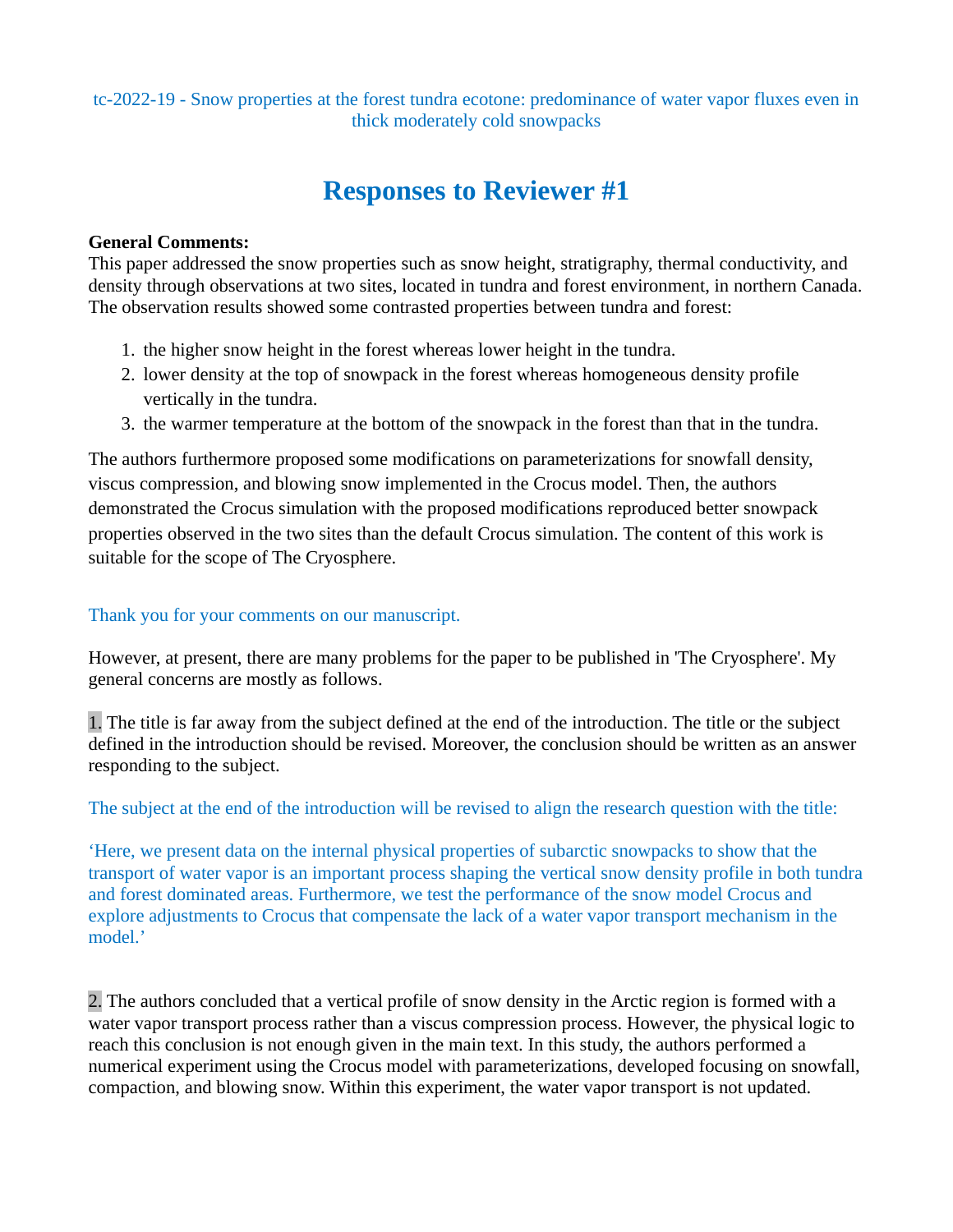Sublimation is also ignored. Nevertheless, the authors concluded that the density profile is dominantly formed through the water vapor transport rather than the viscus compression based on a result of numerical experiment and fact that depth hoar is predominantly observed at the bottom of snowpack in the study sites. However, because the numerical simulation is successful using parameterization modified by decreasing overburden at the bottom snowpack layer (due to vegetation), it is, rather, a more straightforward story that the density profile is a result of vegetation. Or, it is also potentially nice that the density profile is formed by increasing viscosity of snow layer where depth hoar is predominantly formed because the decrease in the overburden is practically the same as the increase in viscosity. Anyway, the authors should revise the logical process carefully to reach the conclusion based on the obtained results.

The conclusion that the vertical density profile in the Arctic is formed due to the transport of water vapor is not only based on the numerical experiment we performed. We discussed the observed density profile, thermal conductivity and the stratigraphy. All of those variables suggested that this process is important for shaping the Arctic snow cover (e.g. the abundance of depth hoar crystals at the bottom of the snowpack which arise only from water vapor transport and a density profile with relatively light snow at the bottom of the snowpack which is not expected by a compaction driven density evolution). In section 4.3, we discuss that observations lead to the conclusion that water vapor transport is the dominant process at TUNDRA and at least deemed important at FOREST. The numerical experiment was performed to back up the conclusion from the observations and show that the current processes implemented in the model are not sufficient to reproduce observations. Thus, we test a simple way to improve the model without taking the transport of water vapor explicitly into account as this is complex to implement. We clearly state that our improvements compensate for the lack of this transport (see L. 14 and 390)

Also, please note that sublimation is included in the simulations. We merely stated that we did not use an option to further increase it (L.108 in the manuscript).

3. Topic sentences are often absent or inappropriate. Also, multiple topics are sometimes included in a paragraph. The topic sentence is generally very important for readers to understand the paragraph smoothly. Moreover, because the multiple topics often confuse readers, the paragraph should be constructed with only one simple topic. The paragraphs that needed to be updated are pointed out in specific comments.

#### Please see our answers to comments on the specific paragraphs below.

4. The scientific originality is not enough or unclear at present. While the authors conducted many diligent in-situ observations for many years, their conclusions seem very similar to the previous works described in the introduction. For example, your result of 'higher/lower snow height in the forest/tundra' seems very similar to your introduction in L21–37. Moreover, the homogeneous vertical profile of density in the tundra is easily expected because a strong wind often makes wind slabs at the top of the snow cover. In the introduction section, the authors need to more clarify what the previous works addressed/found and what the lacking understandings are. Then, a single concise subject of this study should be defined at the end of the section. Moreover, in the discussion section, the new findings obtained in this study should be more emphasized. By the way, the Crocus simulation was interesting for me. As the authors pointed out in the main text, it is basically difficult to apply the current physical snowpack models to the Arctic region. Even with very simple modifications from previous works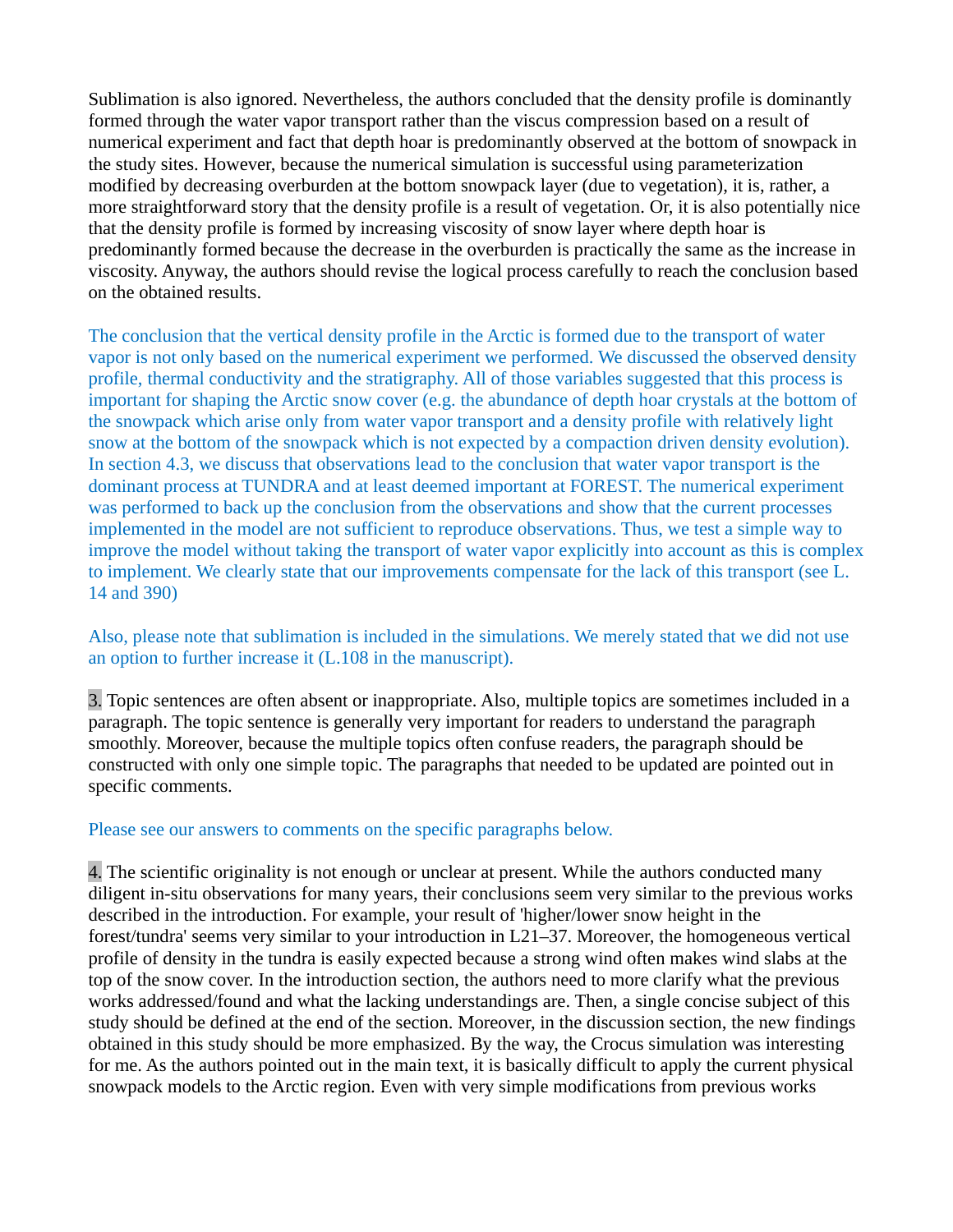(Barrere et al, 2017; Royer et al. 2021b), the model successfully simulated the observed snowpack properties, which should be more emphasized. However, I was a little bit disappointed that many concepts and evidence that were necessary to understand the modifications were omitted in the current manuscript.

The issue of water vapor transport and particularly the question of how to simulate this process is very timely and has been the subject of active research only recently (Fourteau et al. 2021, Jafari et al. 2020, Jafari et al. 2022, Simson et al. 2021). So we think that observations in a region where very few data exist, here the low Arctic tundra and open forest at the forest-tundra ecotone, are a valuable enrichment for the scientific community.

It is probably an exaggeration to mention that a homogeneous density profile is 'easily expected' on the tundra because of winds. Winds also affect snow at the beginning of the snow season. Why then do not they lead also to dense wind slabs? Clearly, there is no objective reason to "easily expect" our observations. In this specific case, it has been shown (Domine et al. 2016) that the densification of the top of the snow cover arises also from water vapor transported upwards and not just by wind packing. In the introduction we clearly mention studies that have simulated Arctic snow. However, there are no studies about detailed observation of the density and thermal conductivity in the forest-tundra ecotone. Concerning the research question, please see comment 1.

We are open to include the concepts and evidence required to better present the changes we have introduced, but this would require specifying more clearly what you are referring to.

#### **Specific Comments:**

5. L26–27: This seems important motivation for this study. The considerable changes described by Payette et al. (2001) and Ju and Masek (2016) should be introduced in detail.

Thank you, that is an excellent point. We propose the following addition:

"In their study, Ju and Masek (2016) found that 29.4% of the land cover in Alaska and Canada showed greening trends. According to their findings, the greening occurred primarily in the tundra, with Quebec and Labrador being the most affected regions. Considering these significant changes, the extent of the forest-tundra ecotone throughout circumpolar regions and its role in the global climate, more research is essential."

6. L42: What does 'this type of snow' indicate? Please clarify it.

We will substitute 'this type of snow' by 'Arctic snow'.

7. L44–46: This statement is inappropriate because the dominant process controlling the density profile is independent of the circumstances in the model development.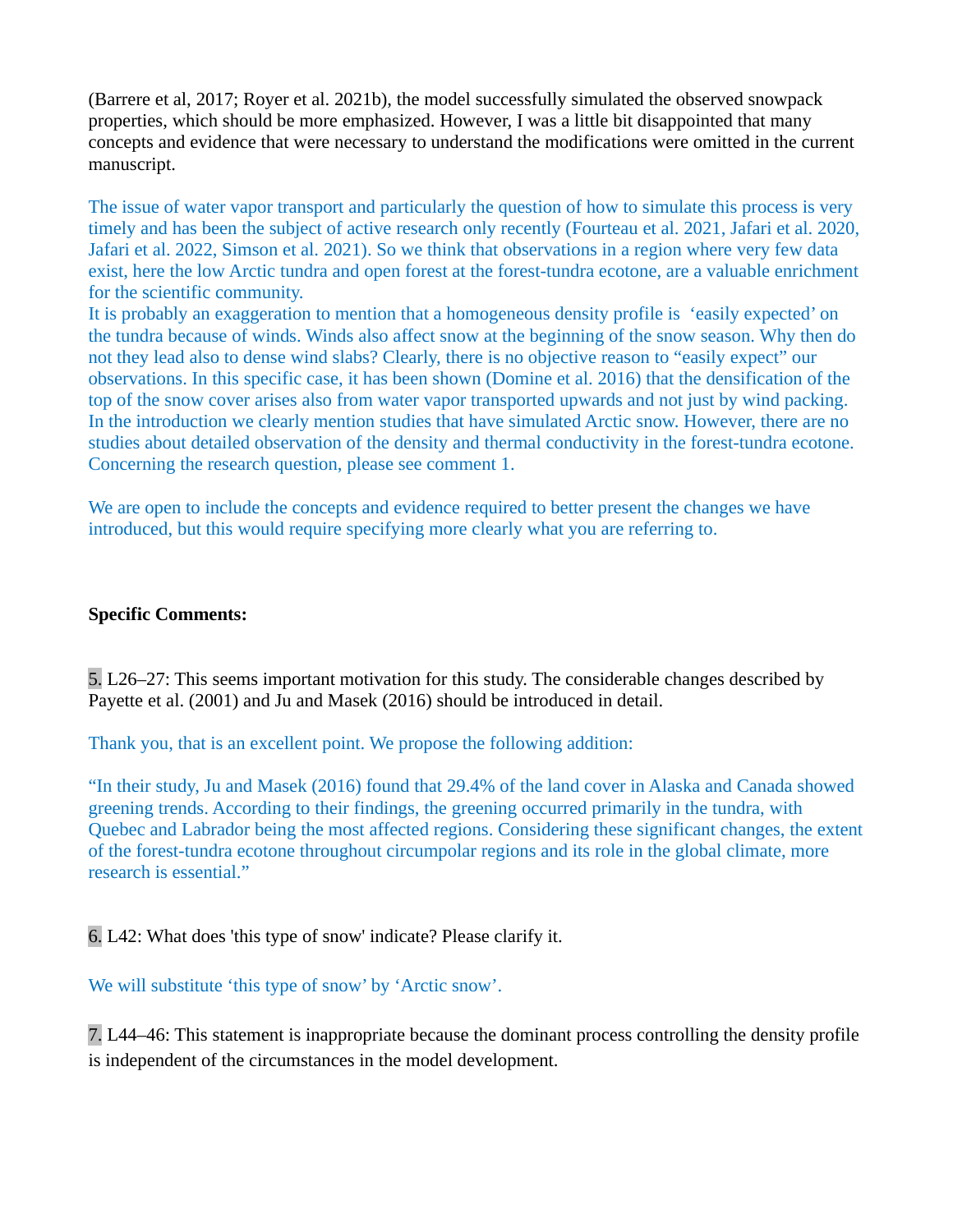In the model development, the dominant process does matter as one might only include processes important for the setting where the model is deployed. Crocus was developed for avalanche research in the Alps. It only describes processes that are prevalent in alpine snow. In alpine settings, the compaction due to the overburden is far more important than water vapor fluxes. In Crocus these fluxes are omitted without detrimental impact on the performance of the model in this setting. The situation is clearly different in settings where water vapor fluxes is important.

8. L40–52: This paragraph probably contains two topics, so I suggest splitting this paragraph into two: the difficulty for modeling the arctic snowpack by the current default snowpack models and the current attempt to overcome the difficulty. The former can be reconstructed from the content of the current paragraph probably. For the latter, the authors need to describe the contributions by Barrere et al. (2017), Gouttevin et al. (2018), and Royer et al. (2021b) appropriately. Then, the unresolved problem should be given.

It is true that the paragraph could be divided into two paragraphs, but our initial idea was to dedicate one paragraph to observations and one to models. We believe that this is the best way to maintain a logical sequence that channels us towards the objectives of our paper.

9. L46: 'this deficiency' is unclear. Please clarify it.

We will replace 'this deficiency' by 'the lack of water vapor transport'.

10. L46–48: I understand modifications by increasing the maximum density are necessary for modeling the Arctic snowpack. However, this statement is a little bit confusing because the authors say the mismatch of density is due to the lack of consideration of water vapor fluxes in the model at the beginning of this paragraph. Please get the difficulty for the modeling arctic snowpack straight more.

This is a good point. In Arctic snow covers, water vapor is transported from the bottom to the top, effectively increasing the density at the top and decreasing it at the bottom (Domine et al. 2019). As this process is not present in the models, another way needs to be found to increase the density at the top, which was done by increasing the maximum density of wind-induced snow compaction. Thus, the lack of water vapor transport and the increase of the maximum density are directly related as suggested in the text. In other words, our strategy is to use an error compensation scheme rather than directly treat water vapor fluxes, as this would be much more complex as it would require a novel model architecture. This is a common strategy in model development/modification.

11. L52: This statement is confusing. Before this statement, the authors say the density in the forest is mainly controlled by the compaction as well as the alpine snowpack (L37–38). If so, because the models have been well validated on the alpine snow, readers intuitively expect the snowpack models can reproduce the density well even in the arctic forest. If the authors would like to problematize it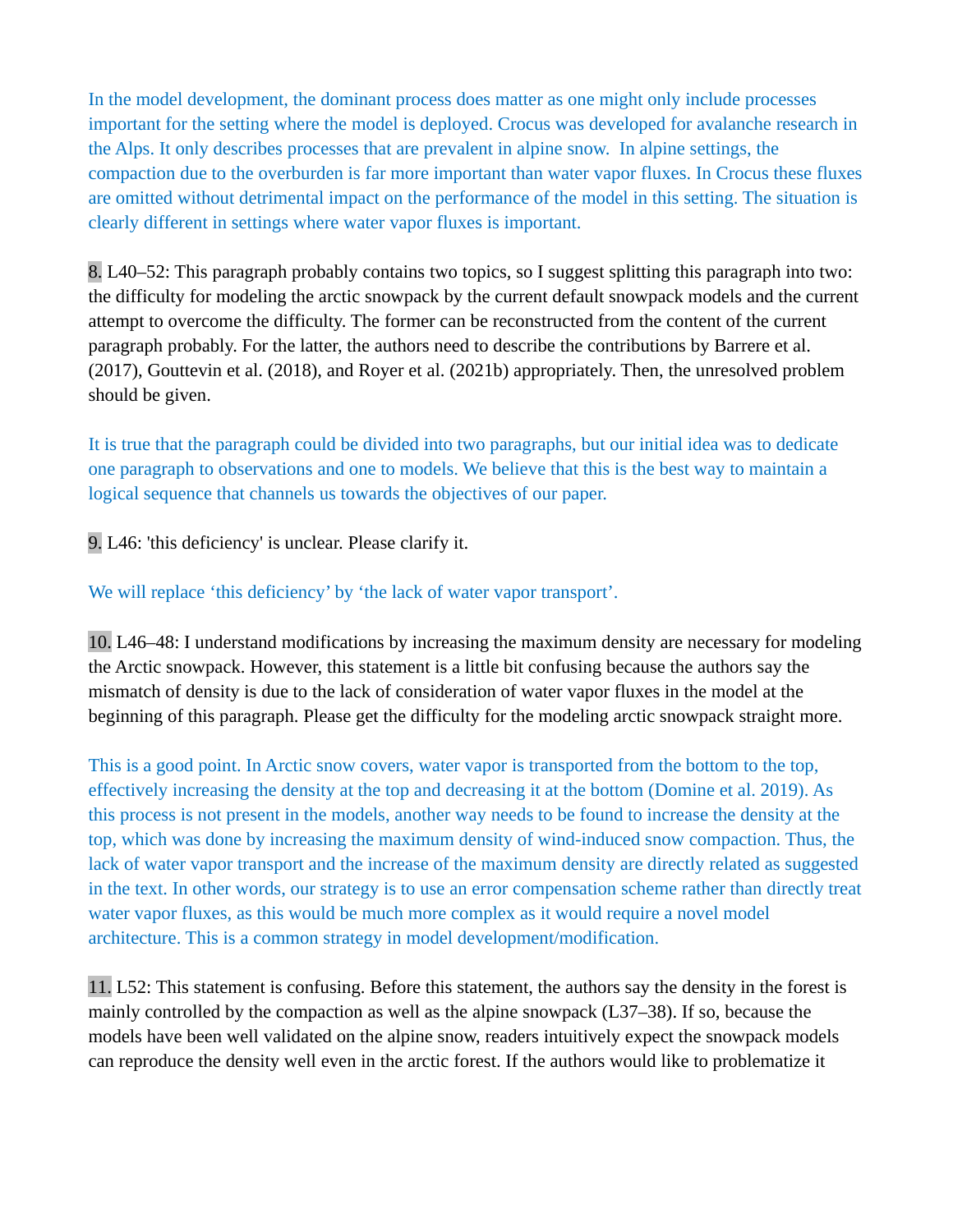here, in my opinion, the authors need to describe reasonably how valuable the test to check the ability of models to adequately simulate density is.

This is an important subject of the paper, to find out whether the model is capable of simulating the snowpack in boreal forest environments. Studies on high Arctic tundra have shown that the model was unable to simulate the snow there (Barrere et al. 2017, Gouttevin et al. 2018). It is therefore not surprising that at TUNDRA, a low Arctic site, the model does not work either. However, at FOREST, the important accumulation makes this site more similar to an alpine site, so there is an interest to know how the snow model Crocus, developed for alpine applications, performs in this environment. As mentioned before we, will revise the end of the introduction where we state more clearly the research question and its importance.

12. L64–66: For this, a topographic map is suitable. Could you add such kind of figure?

A topographic map is included in the paper cited in L. 71, Lackner et al. (2021), in which a more detailed description is available. Furthermore, Figure 1b) gives a good overview of the valley and its topography. Moreover, the vegetation transition is clearly visible, in contrast to a topographic map.

13. L66: '70 to 80 % of the upper valley' is unclear because the spatial region of 'upper valley' is undefined. Within a topographic map (my comment #8), you can depict the region where the upper valley is. Or, 'the upper valley' should be replaced with 'the tundra'.

Indeed, it is difficult to define exactly the region of the upper part or the tundra as the regions and biomes merge into each other. We will add a line indicating the approximate limit of the upper part in Figure 1 in the manuscript.

14. L67: Similar to my comment #9, the region of the 'lower valley' is undefined.

See answer to comment 13.

15. L69: Is '2-3 m' a typo for '2–3 m'?

Yes, thanks, this will be fixed.

16. L86: In my opinion, the error of 29% is large, which potentially affects the conclusion. Despite that, this problem is not well discussed later. The authors should demonstrate that the conclusion would be robust even if the measurement included this magnitude of the error.

Yes, an error of 29% is large. We will include a discussion of the impact of this error at the end of section 4.1: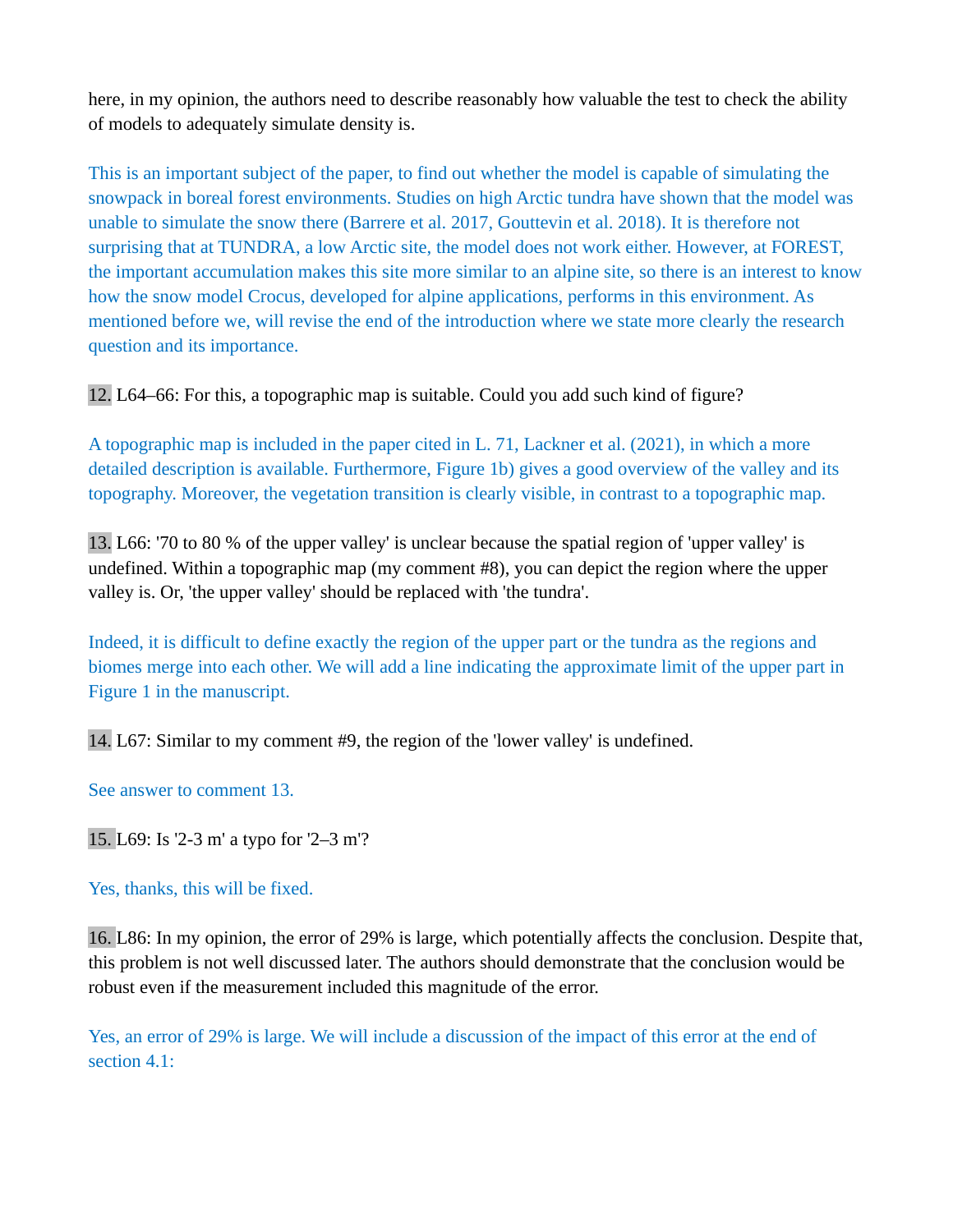'Generally, the error of 29% for the thermal conductivity measurements is rather high, however, in this study, the gradient of the profile is our main focus, reducing the impact of the uncertainty on a single measurement. Moreover, by taking the average of all samples, the uncertainty is reduced according to  $n^{-1}$  or a factor of ≈4 with  $n = 21$  (TUNDRA) or  $n = 15$  (FOREST) samples.'

17. L86–87: What was the time-lapse camera used for?

The time lapse cameras were used to qualitatively observe the transport of snow and to check to which extent the snow poles were covered.

We will include this phrase in the manuscript.

18. L88–89: When did you conduct snow-pit observations eventually? Please add a table describing the dates of observations.

Good idea, we will add a table to the supplementary material containing all dates of the snowpits.

19. L91–91: Please describe the vertical intervals in the measurement of density and temperature.

The spacing varied between the snow pits. We mostly used a 3-cm spacing, but sometimes the spacing was increased to 5 cm. We will mention this in the manuscript:

"The spacing was mostly 3 cm between measurements but was increased to 5 cm for some snow pits, mostly the deepest ones."

20. L92: 'some snow pits' is unclear. Could you specify how many snow-pits is?

We will specify this in the table requested in comment 18.

21. L103–110: The topic of this paragraph is unclear. Probably the most important prior information for readers is that some parameterizations implemented in the Crocus are modified from the default settings. Moreover, this paragraph contains general reviews about the difficulty of modeling the arctic snowpack, which should be described in the introduction (see also comment #4). Please rewrite this paragraph and reconsider the appropriate topic sentence.

As shown by comment 22, the implementations for blowing snow might be a bit counter-intuitive, thus, we think that a quick reminder that the 1D nature of the model causes problems for simulating blowing snow is appropriate.

22. L104–106: Is this really true? The effect of blowing snow on snowpack is generally separated into erosion and accumulation (, and sublimation sometimes).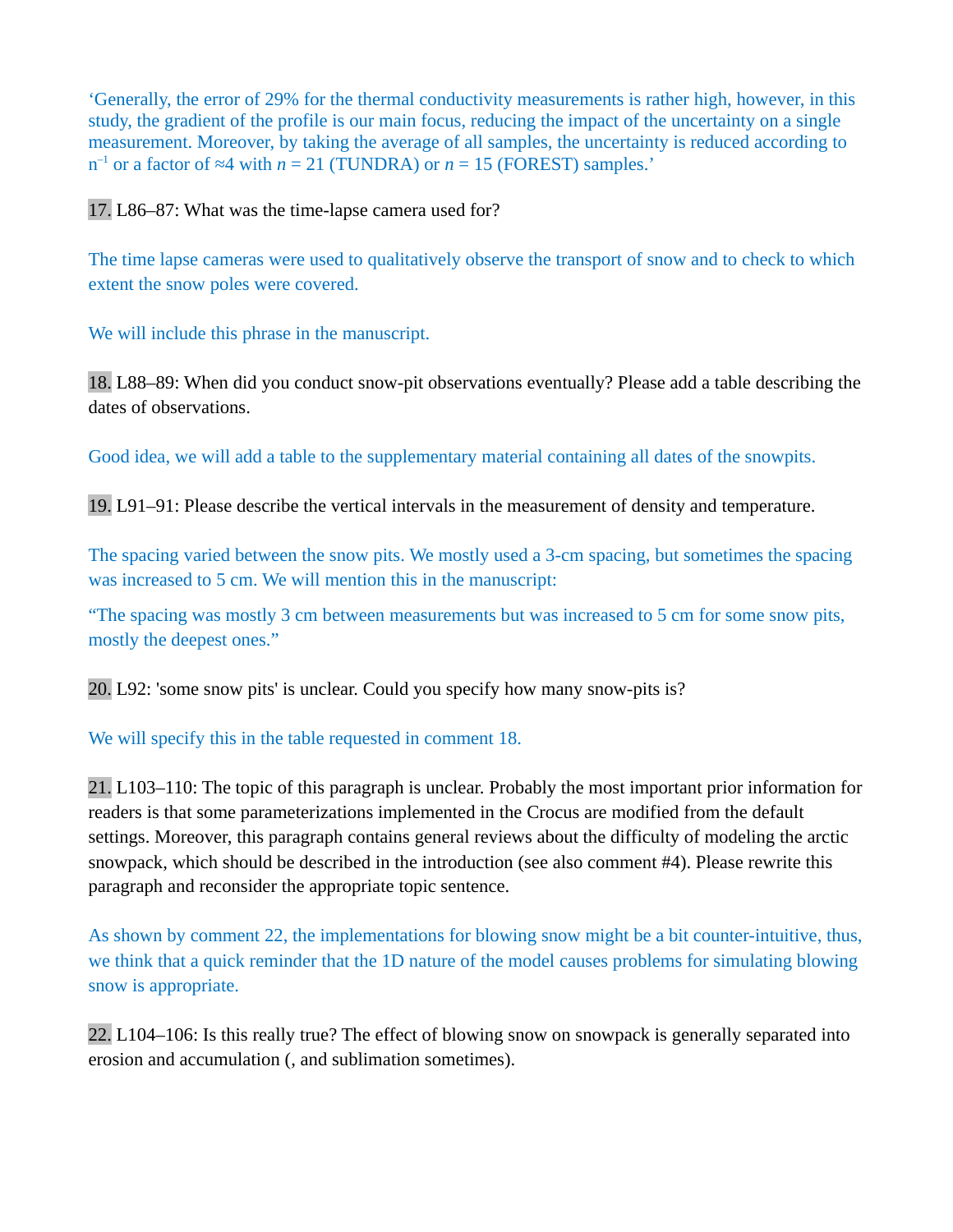In reality, it is true that blowing snow is associated with erosion and accumulation, however, as we stated in the precedent sentence it is difficult to simulate those processes due to the 1D nature of the model. So alternatives were implemented to take into account some of the impacts of blowing snow. We will clarify this by explicitly stating the problem in the precedent sentence:

'Due to the 1D nature of the model, simulating blowing snow is problematic**, and snow erosion and accumulation cannot be simulated explicitly. Therefore**, two separate processes [...]'

23. L107–108: Could you add a quick description of the parameterization of Gordon et al. (2006) here?

The parametrization of Gordon et al. (2006) is not used in this study, so describing it here in more detail does not contribute to the understanding of the model used for the study.

24. (1): Do you mean that the viscus compression is ignored at the top layer?

No, this compaction is additional. We will clarify this:

[...] the upper snow layers are **additionally** compacted according to the following equation [...]

25. L102: Is 350 kg m-3 a value of the default Crocus?

Yes, it is. We will clarify this: '(set as 350 kg m−3 **by default**)

26. L115–122: This content should be described in the introduction. Moreover, I am wondering why the authors do not focus on the water vapor flux which is emphasized as a key process reproducing density profiles at the Arctic region in the introduction.

This is also described in the introduction (see L 41-43), here we repeat the motivation for implementing the modifications.

We did not focus on the water vapor flux as it is complicated to implement in a model. This is because water vapor transport requires the simultaneous transport and mass and energy which makes it difficult to implement in the current structures of snow models. Also, the main process transporting water vapor from the bottom of the snowpack to its upper layers is convection, but it is not possible to explicitly model convection with phase change in a 1D model. So we tried to compensate the lack of this process by using other, simpler processes.

27. L123–124: This topic sentence is inappropriate for the content of this paragraph. The most important information is that the authors basically selected the parameterization of Vionnet et al. (2012)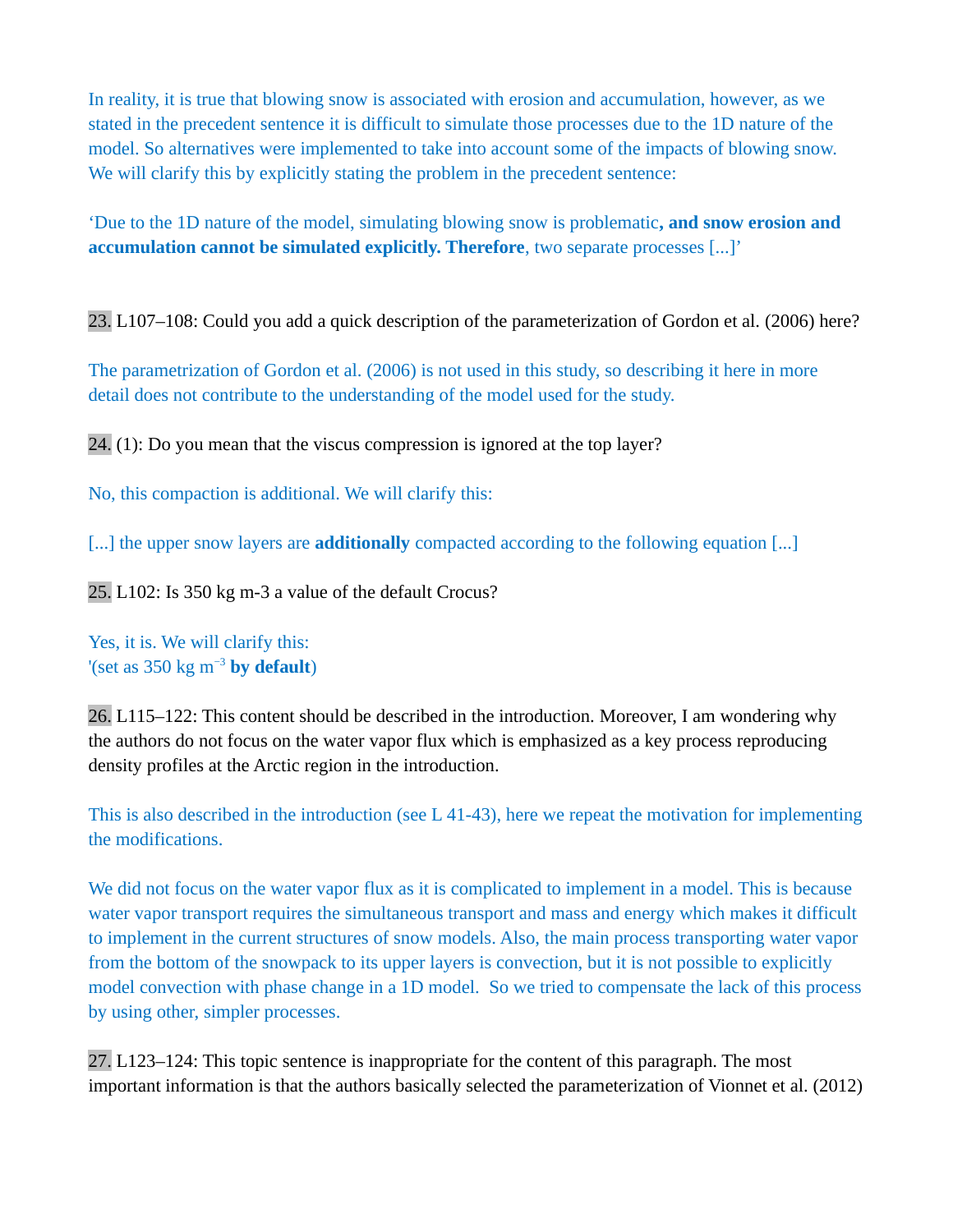as well as Royer et al. (2021b). Then, the description of modifications, specialized for your study site, to increase the density at the top of the snowpack should be given.

We will merge the paragraph beginning at L. 123 with the precedent one as there it is stated that our modifications are based on the parametrization in Vionnet et al. (2012) and Royer et al. (2021b).

28. L123–127: This is verbose. Please make the statements shorter.

We will split the sentence starting with "All three depend on..." in two, thank you.

29.  $(2)$ : T fus can be replaced with 273.15.

It could be replaced indeed, but we took the formulation from the original paper Vionnet et al. (2012) to avoid possible confusion when comparing both papers.

30. L130–132: According to the introduction, the hard slab at the top snowpack is induced by the strong wind, not the heavy density of fresh snowfall. Why is this modification appropriate for your study site?

The heavy density of the fresh snow is due to strong winds. Thus, the modifications take into account both, the densification of the snow while the crystals are still airborne (fragmentation of the crystals during saltation) and when they are already deposited on the snowpack. We will add a sentence to clearly state that our parametrization of fresh snow also takes into account the densification after deposition:

'Note that this parametrization includes densification effects of the wind during periods when the snow crystals are still airborne (fragmentation during saltation) as well as when they are deposited onto the snowpack.'

31. L132–133: Please describe this sensitivity analysis. Moreover, related to my comment #26, the density of the upper snow layer is a result of a fresh snowfall, sublimation, and wind-induced compaction. I am concerned that the selected parameters based on this sensitivity analysis are far away from the appropriate settings for the density of fresh snowfall in your study site.

Thank you. We will further describe the sensitivity analysis:

"These values were obtained with a sensitivity analysis where **we varied cρ in order to obtain a good agreement between the simulated and observed densities of the top of the snow cover."**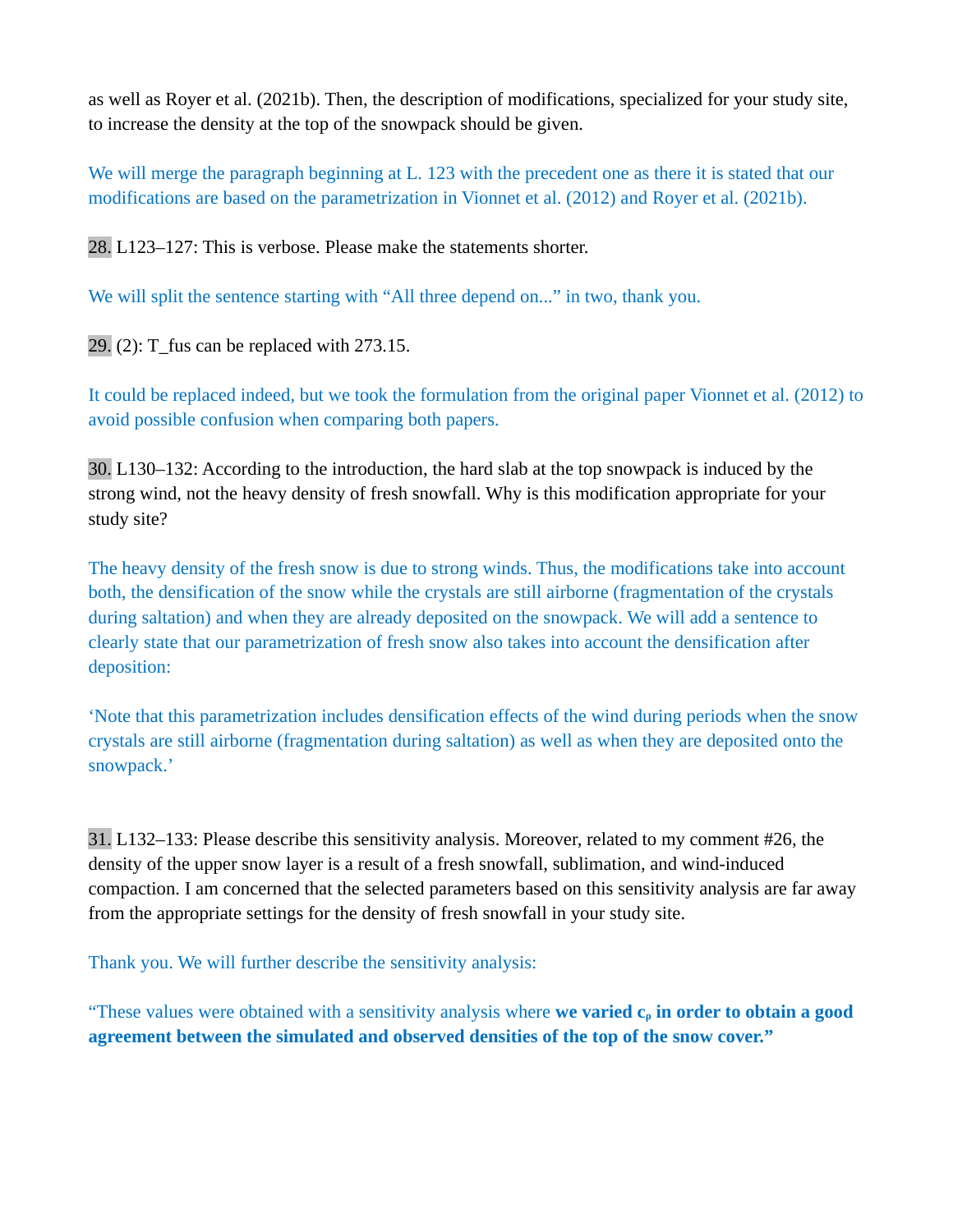As mentioned in comment 30, the process takes into account both densification of fresh snow and when it is deposited on the snow cover. We do not give any recommendation to use the parametrization given here as a general equation to calculate fresh snow density. We just say that for our model this equation gives good results in terms of the initial snow density. Other users might want to change the process of snow densification of deposited snow and in this case clearly a different parametrization for fresh snow needs to be used.

32. L133–136: This statement is for the effect of wind-induced compaction and blowing snow, not for the density of fresh snowfall. If the authors say that the density of fresh snowfall is generally higher due to fragmented snow with stronger wind, it is an acceptable statement.

To actually consider the processes involved here a 2-D model would be needed where snow can be transported explicitly. However, since this is a 1-D model, it cannot actually describe the physical processes, it can only give a simplified numerical description whose aim is solely to reproduce observed densities. We thus simulate (i) the density of precipitating snow under windy conditions; (ii) the modifications of the density of surface snow due to erosion/deposition processes, under a 1-D simplification scheme.

33. L135: The vegetation height is undefined yet (, but approximate values are given in Section 2.1). Please specify its value. Moreover, is the vegetation height really appropriate, not the canopy height?

Here the exact value is not needed, we present merely the dependence of the parametrization on the vegetation height. However, we will change section 2.4 from just 'Forcing Data' to 'Forcing Data and Model Setup' where we will clearly state the heights used, 0.4 m for TUNDRA and 1.3 m for FOREST

34. L137: What is the stabilizing effect? Please describe it.

It is the effect that vegetation stabilizes the snow cover, effectively reducing compaction. We will add this:

'This takes into account the stabilizing effect **of** vegetation **on the snow cover** and [...]'

35. L139: Is D really snow density? It seems the thickness of the snow layer. By the way, snow density is already defined as  $\rho$  (Eq. 2).

Thanks for the remark. *D* is indeed the layer thickness. We will correct this.

36. L142–143: A physical process represented by a factor c is unclear. Is c a fraction of overburden weight undertaken by the shrubs within the snowpack?

Yes, *c* is basically a factor that reduces the overburden. This will be stated in the manuscript: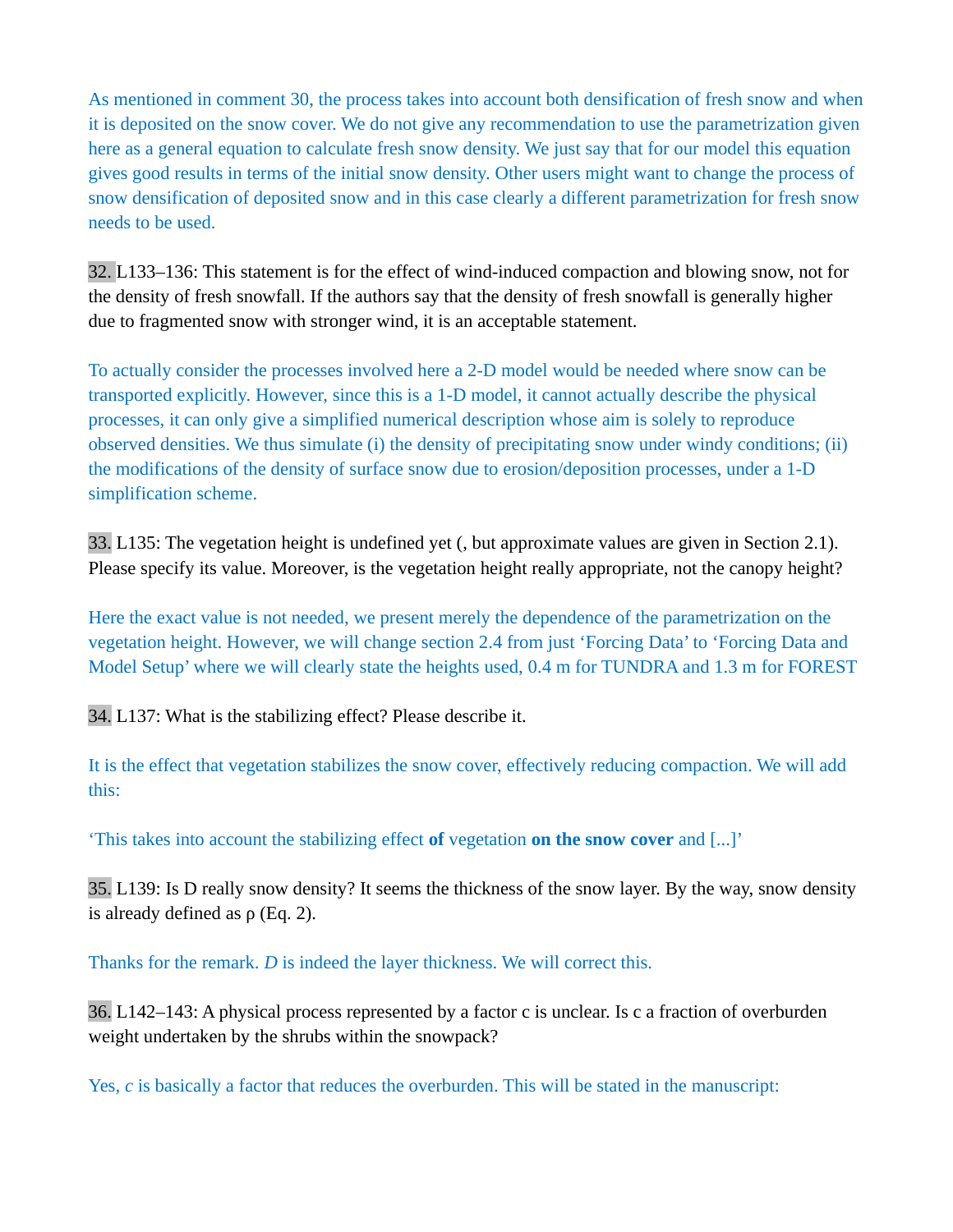"Herein, we introduce a parameter c acting **to reduce the effective overburden and as such, the compaction.**"

37. L143–145: Please describe this comparison. Is the stabilizing effect obviously observed in this comparison? How did you recognize the stabilizing effect from the observed density profile?

We will further explain the comparison:

"This value was obtained by comparing observed and simulated density profiles **and varying** *c* **until a good agreement with observations was obtained."**

As detailed in comment 2 and 26, we were trying to compensate the lack of water vapor transport. Thus, we were seeking a process that produces the smaller densities at the bottom observed in the snow pits.

38. L147: The height of the canopy is undefined. Please specify its value. Related to my comment #29, is the vegetation height is more suitable?

We will specify the vegetation heights in section 2.4 which are 0.4 m for TUNDRA and 1.3 m for FOREST

39. L148: Please replace 'the lack of blowing snow scheme' with 'the lacking consideration of a blowing snow process' or the other appropriate one. According to the authors' expression earlier, the blowing process is implemented as sublimation in the Crocus.

Thank you, we will change the sentence as suggested.

40. L152–153: What are offline simulations? Does not the Crocus interact with a parent land surface model?

As described in L. 96, Crocus is part of SURFEX. Offline simulations are simulations where the land surface model is used without an atmospheric model e.g. the forcing has to be provided externally as we have done it here.

We will replace "For offline simulations" by "For offline simulations (no coupling to an atmospheric model)".

41. L155: According to L160–161 and Eq. (4), the minimum value of  $(a+bW_s)$  is 1.0 at  $W_s=3$  (m/s), meaning P\_new=P\_old. So, how did you remove snow without changing sublimation?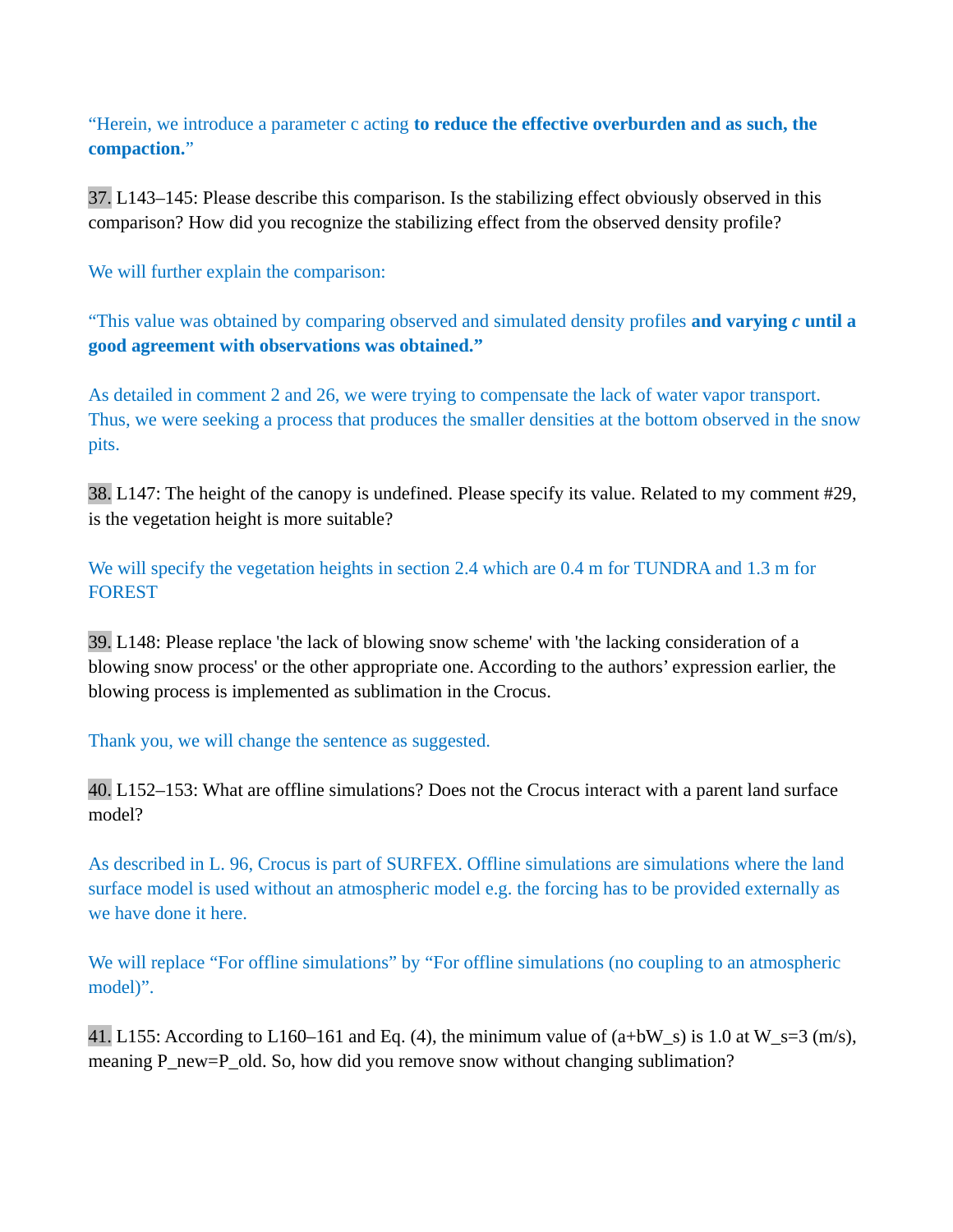With this statement, we refer to the fact that when changing the precipitation with equation (4), one can remove or add snow. In our case, we do not remove any snow, but one could do so by changing the parameters *a* and *b*, for instance at sites where snow erosion is clearly visible.

42. L156: Please remove PR because this abbreviation is not used anywhere else.

Thank you for the comment, PR will be removed.

43. (4): Is the formulation of a one-order linear equation really appropriate in order to account for the blowing snow effect? Could you add appropriate references?

It is true that blowing snow effects are very complex. In L. 382-386, we advocate that it should get increased attention in the Arctic. Simulating blowing snow in a 1D model at the site scale only is inherently very difficult as the eroded snow at one point needs to be accumulated at another point. In L. 151, we say that not including any process of this kind greatly impacts the simulation (see Figure 9 and 10). Thus, in order to test the other processes, we needed to take blowing snow into account.

44. L158: Please add a unit for P\_new and P\_old.

Units of P\_new and P\_old will be added, thanks.

45. L158: Is P\_old the observed precipitation rate, corrected using a transfer function (L183), at TUNDRA?

Yes, P\_old is the initial rate as given to the model through the forcing data which contains the corrected precipitation at TUNDRA.

46. L159–160: This pre-analysis should be given as supplemental information, at least.

As stated in L. 167 the values are not optimized and in L. 382-389 we state that we did not aim to find the best set of coefficients but rather emphasize the importance of some processes. Including an analysis would give the impression that we recommend the used parameters for other sites and/or models, which we do not wish to do. For this reason, we feel it is best not to include this specific analysis.

47. L161–162: If so, there is a large gap in the increase in precipitation around 10 m/s wind speed because (a+bW s)=3.1 at W s=10 in Eq. (4). Does not this gap affect the result of the Crocus simulation?

Thanks for pointing out the error. We did not limit it to twice the original precipitation rate but to the 3.1 mentioned here. This error will be corrected.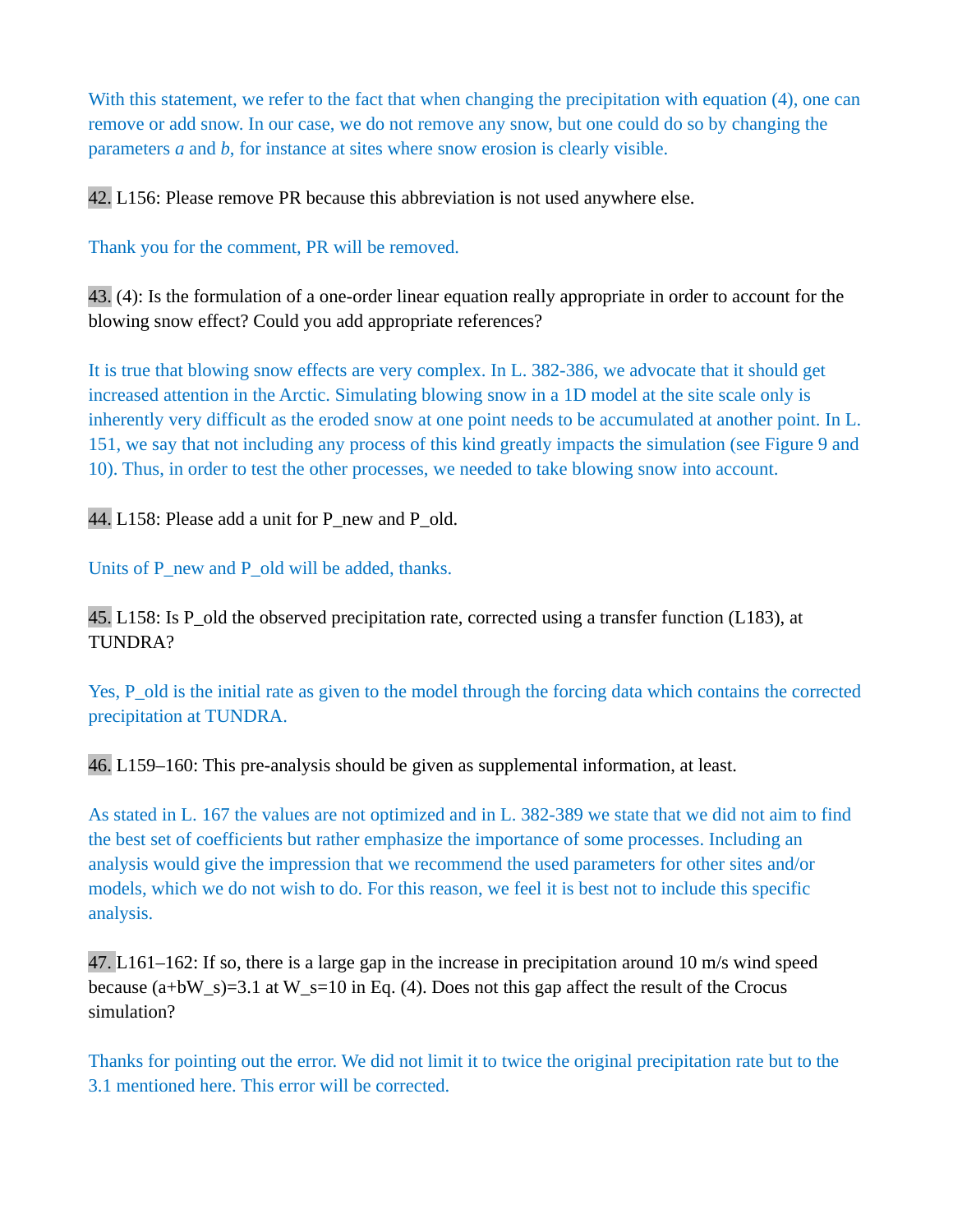48. L163–165: This preliminary series of tests should be given as supplemental information. By the way, are the preliminary tests really necessary? In this study, the Crocus simulation is performed on only two sites, and precipitation is observed at the TUNDRA site. Therefore, the necessary preprocessing is to estimate precipitation at the FOREST site including the blowing snow effect.

Preliminary only refers to the first test with Crocus and their analysis, so basically the default version described in the paper, thus, these tests are already included. There we saw that at TUNDRA no blowing snow was necessary but only at FOREST.

49. L165–166: Is this really true? As I pointed out in comment #37, Eq. (4) has only an effect to increase precipitation.

Yes, you only need to make the parameter b negative and than equation (4) can be used to subtract snow.

50. L171–172: What is the time interval of forcing data? And please remove '(solid and liquid)'.

The time step was one hour. This will be clarified:

'**Hourly** observations of these variables at each of the two sites have been collected since 2012,[...]'

It is important here to mention that we forced the model with solid and liquid precipitation as there are also models which can only take precipitation and then partition it internally using some sort of threshold.

51. L174: Which grid point of ERA5 did you select?

We selected the point closest to the location of the site which is 76.5° W and 56.5° N.

52. L177–181: These statements are not for the forcing data, but for the model settings. Please move to an appropriate position. Related to this, please place an appropriate topic sentence at the top of this paragraph. Moreover, what are the initial temperature and the bottom boundary condition?

Indeed this statement is not concerning the forcing data. We will change the section's name to 'Forcing Data **and Model Setup**'.

The initial temperature does not matter as we used a 5-year spin-up to ensure thermal equilibrium. At the bottom the heat flux is set to 0, which will be stated in the manuscript.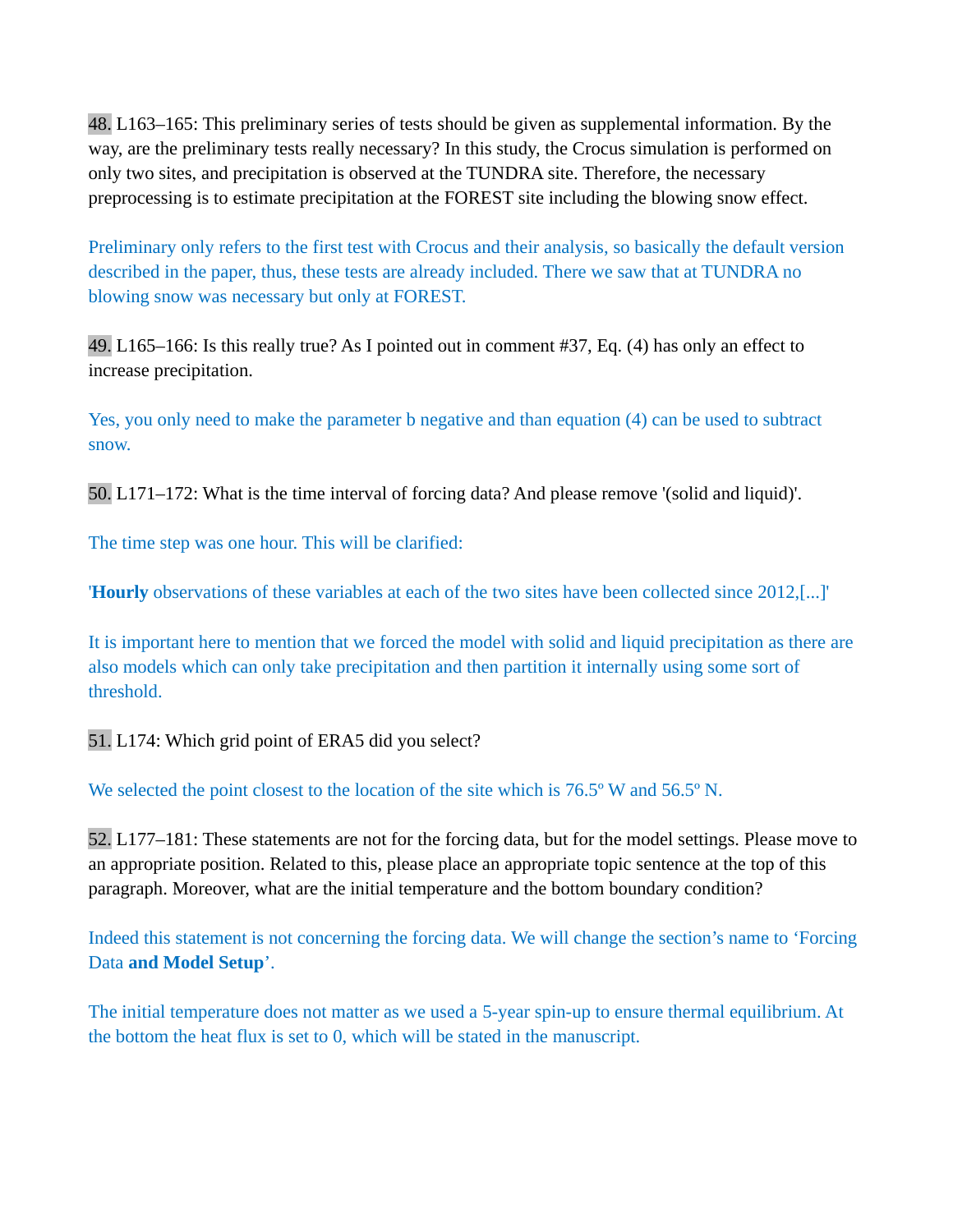53. L187: However, the authors do not describe the difference of forcing data between TUNDRA and FOREST in this subsection. Please revise this topic sentence appropriately.

Sure, thank you. We will revise the paragraph as follows:

"We used a different forcing data set for each station. However, some of the required variables were not available at FOREST, so we used the precipitation, pressure and specific humidity from TUNDRA. Given the proximity of the two sites, the differences between these variables are presumed to be very small."

54. L192: Please concatenate this paragraph with the next one.

We will concatenate the two paragraphs.

55. L203: interannual variability?

We will change "fairly variable interannual amplitudes" to "pronounced interannual variability".

56. Figure 3: A color of 2019-20 is different from that of Figure 4.

We will change the color of 2019-20 in Figure 3 to correspond with the one in Figure 4, thanks.

57. L208–209: Please concatenate this paragraph with the next one.

We will concatenate the two paragraphs.

58. L210: However, a depicted line for 2015/16 at the FOREST site begins at the end of Nov. How did you recognize the onset of snow cover?

Unfortunately, the instrument monitoring snow height at FOREST had several malfunctions. This plot only depicts good quality data, so for the year 2015/16, it was not possible to detect the onset of the snow cover with snow height observations. We were, however, able to estimate it thanks to time series of upwelling shortwave radiation. This detail will be included in the figure caption.

59. L222–223: How many samples did you take?

At this instance we took 172 samples. We will indicate the number in the text:

'For instance, on 12 April 2018, we made 172 measurements of the snow height within a 100 m radius of TUNDRA [...]'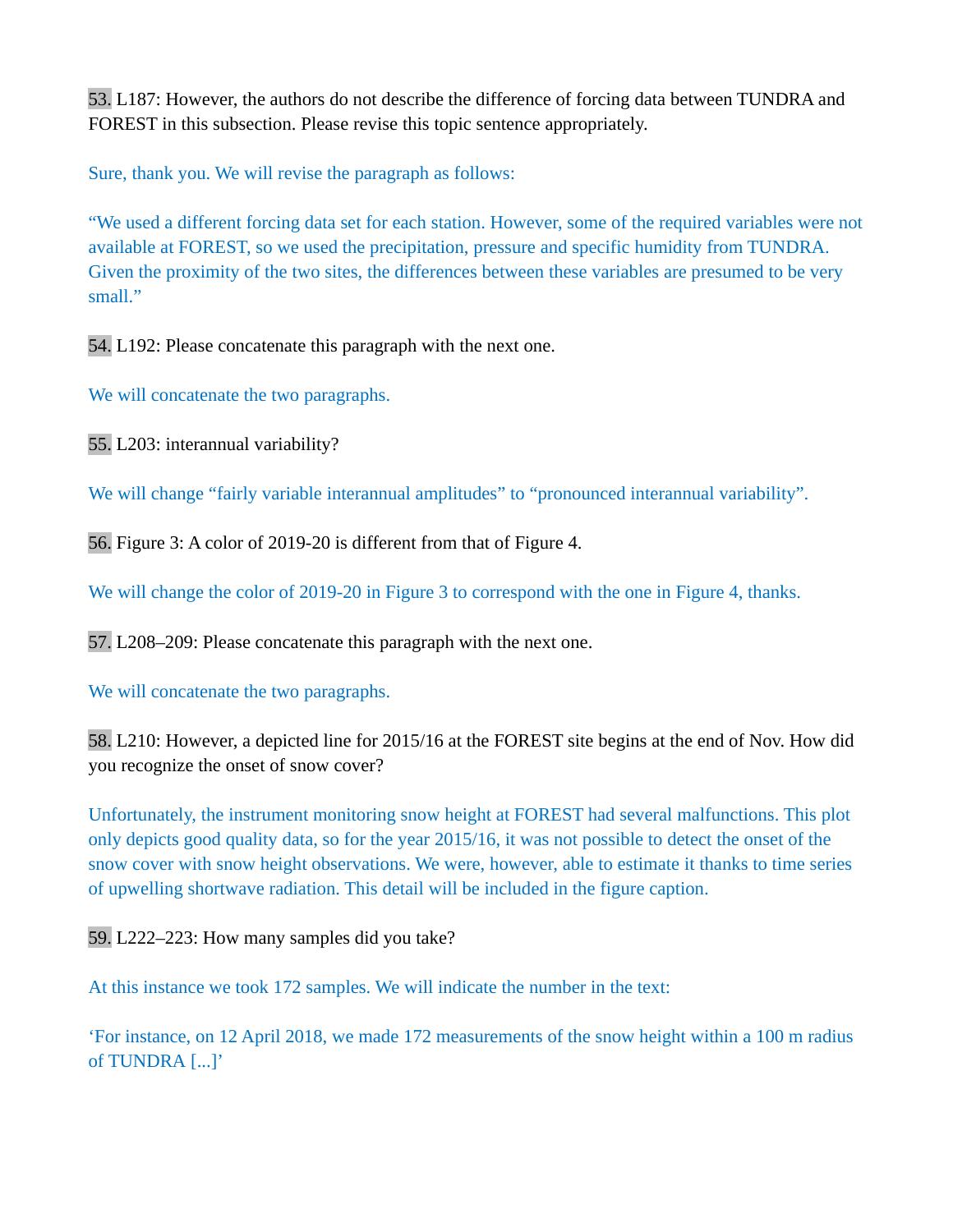60. Figure 5: This figure is not suitable for a scientific paper because the figure only shows a result through unclear/subjective post-processing by authors. At least, the source results of the observed stratigraphies should be given as supplemental information.

We will include the observed stratigraphies in the supplementary material.

61. L239: How was the mean calculated? According to Fig. 6, the vertical positions of each measurement were different, so the mean value of the vertical profile would not be simply obtained.

As seen in Figure 6, the height was normalized and subsequently we calculated the mean density in each bin of normalized height.

62. L241: How did you normalize the vertical scale? Simply did you divide it by the height of snowcover? I suggest normalizing the vertical scale with a logarithm.

Yes, we divided every measurement height by the height of the respective snow cover. We do not see the advantage of a logarithmic scale in this context. Using the snow heights discussed in section 3.2.1, one can very simply get an impression of the intermediate snow heights with a linear scale as opposed to using a logarithmic scale.

63. L242–248: However, there are very large variabilities among the profiles. I suggest depicting confidence intervals in the figure and verifying robustness.

By showing a spaghetti plot as we do here, we believe we can illustrate the range of variability from one profile to another. Overlaying confidence intervals would, in our opinion, make the graph difficult to interpret. In order to assess the robustness of presenting only the mean, we tested the idea of representing the median of the distribution. As shown in the figure below, we can see that the two curves are very similar.



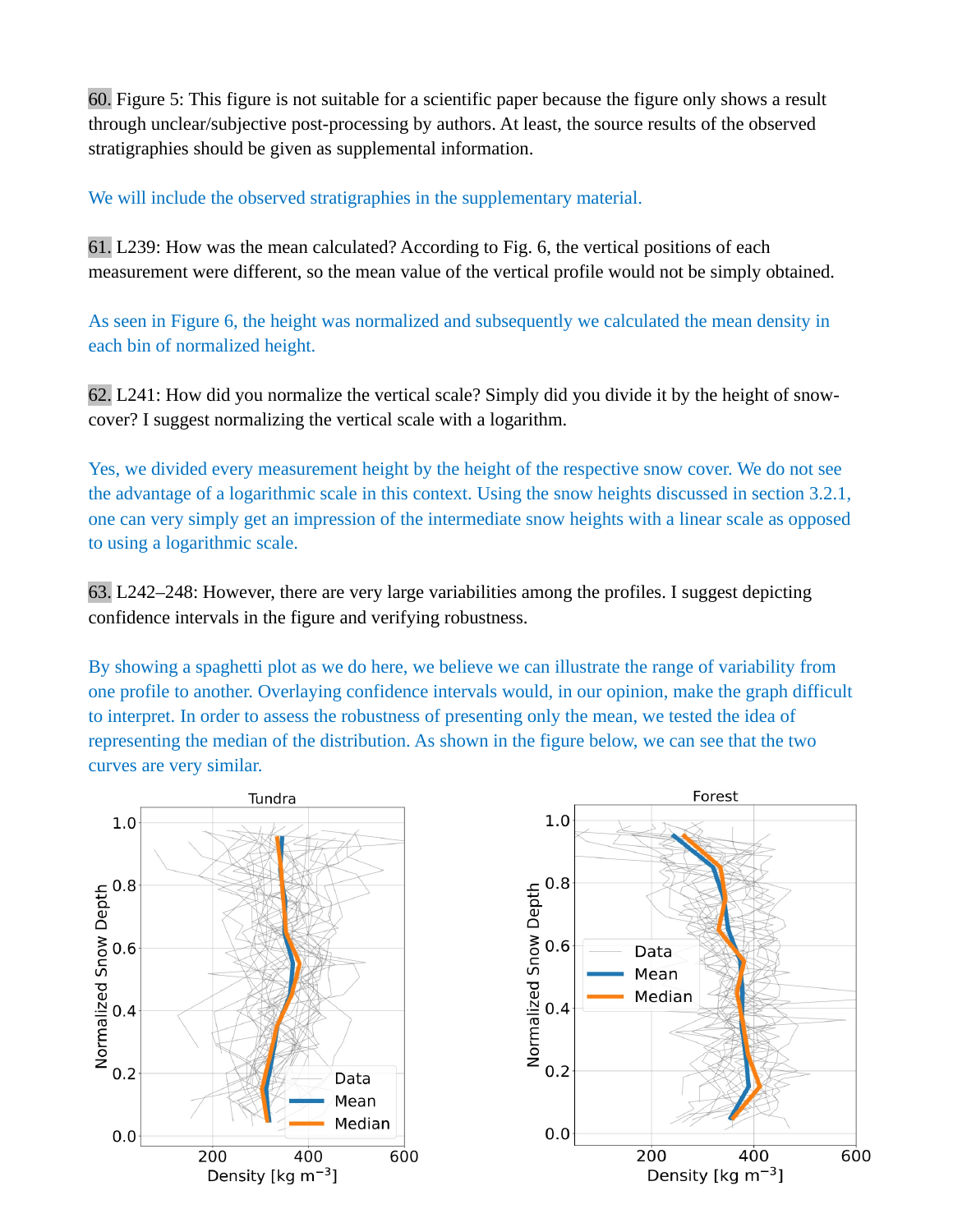Figure 1. Snow density profiles from 29 snow pits in tundra environments and 18 snow pits in forested environments collected between January and March from the years 2012 to 2019. For better comparability, snow heights were normalized. The means and medians of all profiles are also shown.

64. Figure 7 and L249–257: Same things as comments #57–59.



### Please refer to the figure below. Our statement from the previous comment stands.

Figure 2. Same as Figure 6 but for snow thermal conductivity. Note that only data from 21 snow pits for TUNDRA and 17 for FOREST were used, as thermal conductivity measurements were not collected for every snow pit.

65. Figure 8: In the caption, there is a statement of 'Heights at which measurements were taken are relative to the surface of the ground'. On the other hand, in the legend, the unit of height is cm, not relative value to the surface of the ground. So, what are the heights depicted in the figure?

As mentioned in the caption, the heights are given relative the ground surface. This means that the ground surface is at 0 cm. Consequently, –9 cm means 9 cm below the surface and 11 cm means that it is 11 cm above the ground surface. Note that in the revised version we will change the height indications at TUNDRA, as we change the point of reference from the soil-lichen interface to the surface of the lichen. This will be clearly stated in the manuscript.

66. L268–269: From mid-Mar., the height of snow-cover is exceeding far away from 53cm (Fig. 4). How did you recognize the temperature of the top snow layer?

We will rephrase the sentence and no longer use top layer: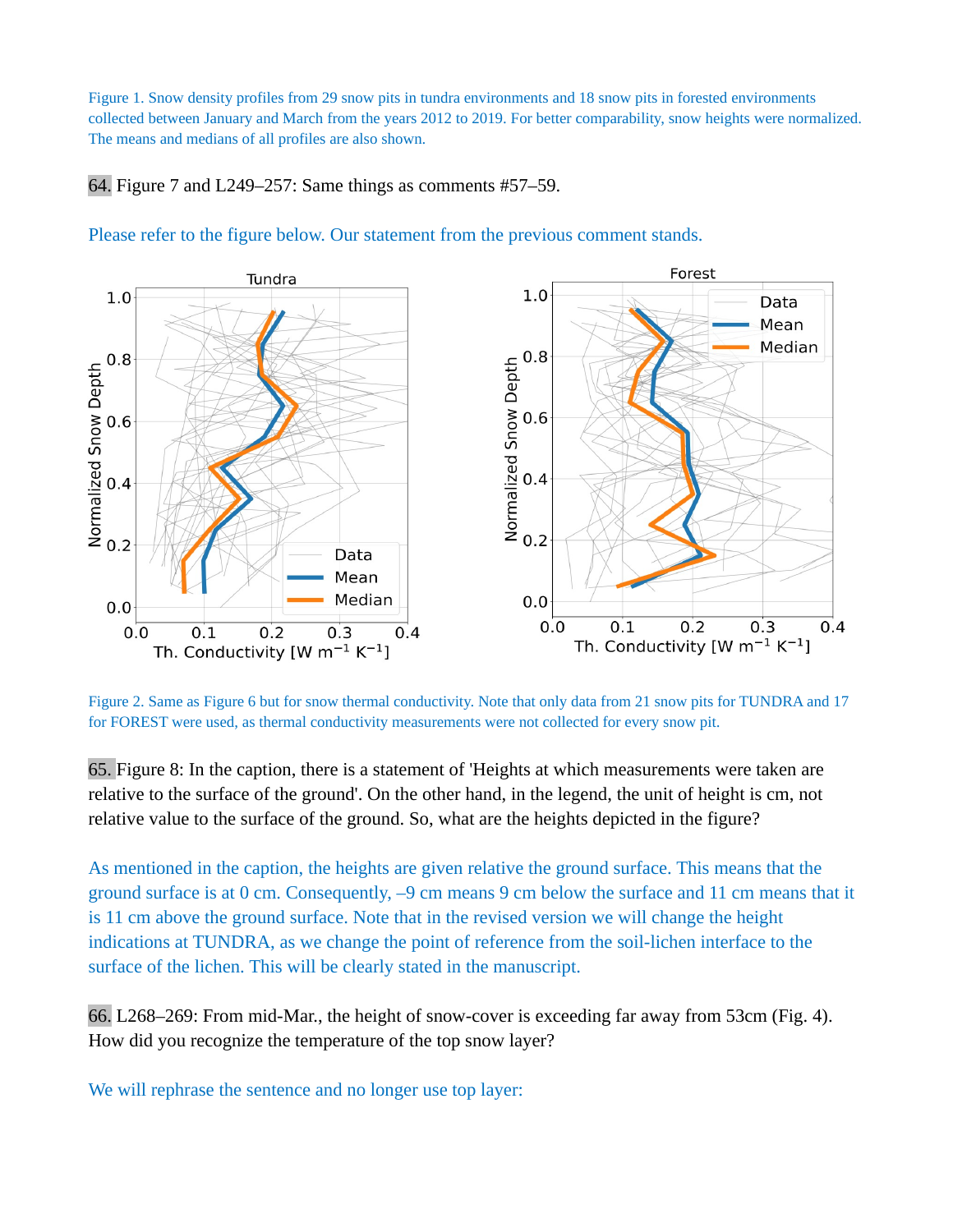"At TUNDRA, the difference between air and the temperature at 64 cm varied between 0º and 5ºC".

67. L269–270: Same as comment #62. From mid-Jan., the height of snow-cover is exceeding far away from 64cm.

We will change the sentence to:

"At FOREST, the difference between air and the temperature at 64 cm reached up to 10ºC, illustrating the impact of the greater snow depth on the snow temperature."

68. L292–295: This result and L159–160, where the authors say a reasonable agreement between the simulated and observed snow height, contradict each other. Is the obtained parameters a and b in Eq. (4) really appropriate?

The statement in L159–160 refers to the general snow height, which is reasonably simulated, as can be seen in Figure 9. L292–295 are about specific events where inconsistencies arise due to a lack of a proper blowing snow scheme. This, however, does not strongly affect the overall snow height and equation (4) is not used. Also, here we talk about TUNDRA and earlier we state that equation (4) is only used at FOREST.

69. L295–296: Probably this is true. However, in order to say this, ideally, the snow water equivalent should be checked because the snow height is a result of snowfall, compaction, blowing snow, and sublimation. Could you add such kind of figure?

Thank you for this excellent suggestion. We will add a figure depicting the SWE in the supplementary material. See answer to comment 2 of reviewer 2.

70. L298: Please concatenate this paragraph with the next one.

We will concatenate the two paragraphs.

71. L305: The 'residual' is unclear here. What is the residual from?

We will change 'residual' to 'difference'.

72. L311: Same as comment #67. The residual is unclear.

We will change 'residual' to 'difference'.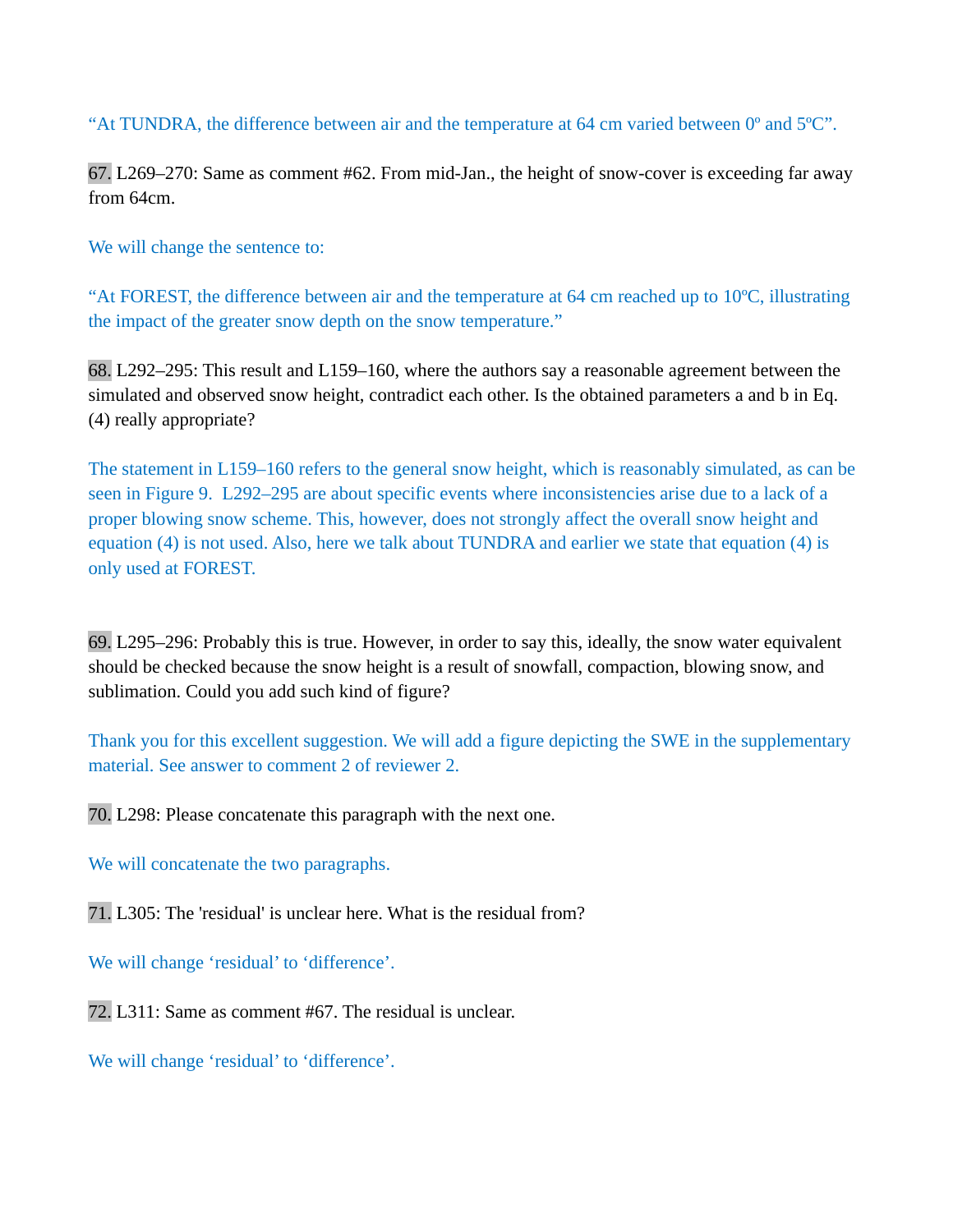73. L326–334: Does sublimation, ignored in this study, affect the contrasted snow height between TUNDRA and FOREST?

We do not ignore sublimation in this study.

To clarify this, we will add the following phrase:

'In other words, sublimation is included in the study, but it is not increased by the blowing snow parameterization.'

We just chose not to further increase it, as measurements from Lackner et al (2022) suggest that simulated and observed sublimation are already comparable. Although sublimation is likely to differ between the two sites, judging by the generally low rates, we do not believe it plays a significant role in the snow height discrepancies.

74. L332–333: I miss this observation result in the result section. Is this the snow height at TUNDRA?

No, this is not at TUNDRA. However, 'very top of the valley' might be confusion here. We will clearly state that the observations were taken further up the valley from TUNDRA:

"Snow surveys that were conducted at the very top of the valley **(≈ 500 m from TUNDRA)** revealed a very thin snowpack (<40 cm)."

75. L333–334: This sentence seems not to be related to the blowing snow effect. Is this really necessary to emphasize the effect of blowing snow?

The fact that the snow height at TUNDRA is more closely correlated to precipitation than at FOREST is an indication that blowing snow does play a significant role for the snow height at FOREST, whereas its role is less pronounced at TUNDRA.

76. L348: This is an inappropriate topic sentence. Probably a key point of this paragraph is that the mismatch between density and thermal conductivity profiles is not simply explained by the traditional relationship. Please revise it.

We will revise the topic sentence:

"A key factor that is not included relationships between snow density and thermal conductivity (e.g. Sturm et al. (1997), Calonne et al. (2011), and Fourteau et al. (2021)) is the snow type."

77. L350–351: Evidence is obviously lacking for this hypothesis. At first, you need to demonstrate how much the traditional relationship between the snow density and thermal conductivity explains the result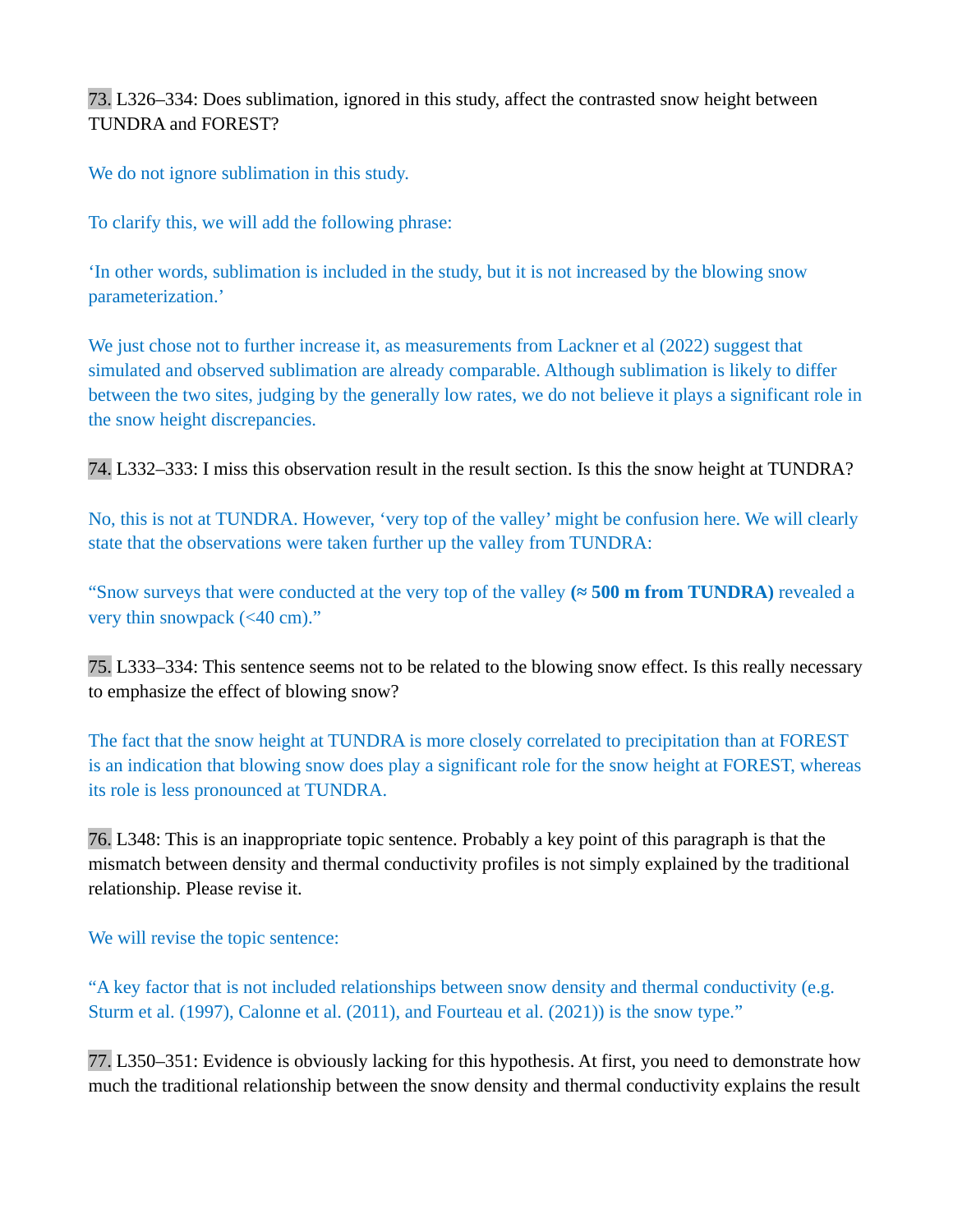of this study. Then, a potential reason for the mismatch should be given. Appropriate references, that show a correlation between the thermal conductivity and snow grain shape, are also necessary. Otherwise, this paragraph should be deleted.

Thank you for raising this important point. For instance, Lehning et al. (2002) discuss the impact of microstructure (i.e. snow type) on thermal conductivity. We will add this reference in the text.

78. L357–359: This is an inappropriate topic sentence. Probably the content of L362–363 is a suitable topic for this paragraph.

This sentence states that simulating Arctic snow is generally a challenge as most sophisticated snow models have been developed for alpine snow. We believe it properly introduces the content of the paragraph, and as such wish to keep it as is.

79. L357–371: This paragraph is redundant. Please make the paragraph shorter. Moreover, please demonstrate how your modifications from Barrere et al. (2017), Gouttevin et al. (2018), and Royer et al. (2021b) improved the simulation skill.

The setting is different, we use these modifications in the forest-tundra ecotone, whereas the other studies were done in the Arctic. Then, we detail that we change the impact of vegetation.

80. L375: non-linear equations?

The study proposes allometric equations.

81. L372–378: So, did your implementation, not taking the whole vegetation height as a zone where compaction is reduced, effectively improve the simulation score? Please demonstrate it quantitively.

As stated earlier, we did not focus on a quantitative assessment, but rather by exploring possible means to improve snow simulations in the Arctic.

Furthermore, the choice to take a reduced vegetation height was based on the fact that shrubs bend (Ménard et al. (2014)). As such, we believe that taking the full height is physically less sound.

82. L390–392: The parameterizations implemented in this study are developed focusing on fresh snowfall, compaction, and blowing snow, not focusing on upward water vapor fluxes. Therefore, it is very hard to understand this sentence. Please update your statements. Section 4.3: This section can concatenate with section 4.2.

Exactly, we argue that it would be necessary to include the water vapor transport in order to avoid sitedependent parameters. So it is the absence of this process in the model together with the fact that the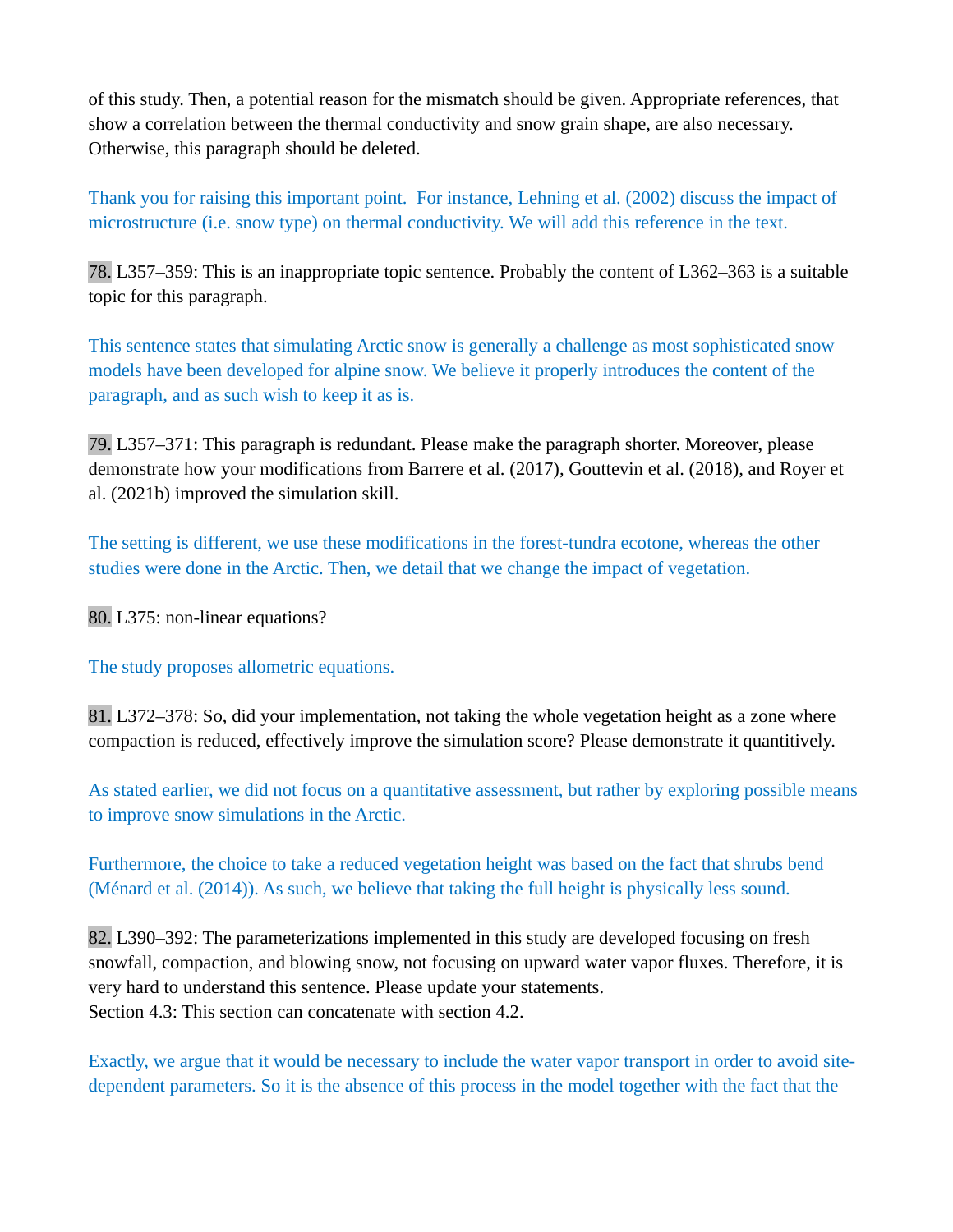parameter are site-dependant that leads us to the conclusion that water vapor flux is important for Arctic and boreal snow.

As requested by the other reviewers, we will extend section 4.3. Thus, we won't merge this section with section 4.2.

83. L397–398: This is hard to understand. No modification accounting for water vapor flux was implemented in this study. Sublimation is also neglected. Nevertheless, why can the authors conclude that the water vapor transport is dominant over compaction? Moreover, it is unclear what kind of physical quantity is dominantly controlled by water vapor transport rather than compaction.

As also explained in the response to comment 2, we do not base our conclusion solely on the numerical simulations. In fact, a large part of this conclusion is based on the observations e.g. the stratigraphy containing depth hoar, the density profile and the strong temperature gradients which favour water vapor transport. For this conclusion, the numerical simulations serve as additional evidence. The high temperature gradients create water vapor transport and as this process is absent in the model this backs up the conclusion that water vapor transport is dominant in shaping the density profile.

To make it clear what kind of physical quantity is controlled, we will clearly state that density profiles are most affected and thereby also the thermal conductivity.

As mentioned before, sublimation is simulated by Crocus and included in the simulations.

## **References**

Barrere, M., Domine, F., Decharme, B., Morin, S., Vionnet, V., and Lafaysse, M.: Evaluating the performance of coupled snow–soil models in SURFEXv8 to simulate the permafrost thermal regime at a high Arctic site, Geoscientific Model Development, 10, 3461–3479, https://doi.org/10.5194/gmd-10- 3461-2017, 2017.

Calonne, N., Flin, F., Morin, S., Lesaffre, B., du Roscoat, S. R., and Geindreau, C.: Numerical and experimental investigations of the effective thermal conductivity of snow, Geophysical Research Letters, 38, https://doi.org/10.1029/2011GL049234, 2011.

Domine, F., Barrere, M., and Sarrazin, D. Seasonal evolution of the effective thermal conductivity of the snow and the soil in high arctic herb tundra at Bylot island, Canada. *The Cryosphere,*  https://doi.org/10.5194/tc-10-2573-2016, 2016.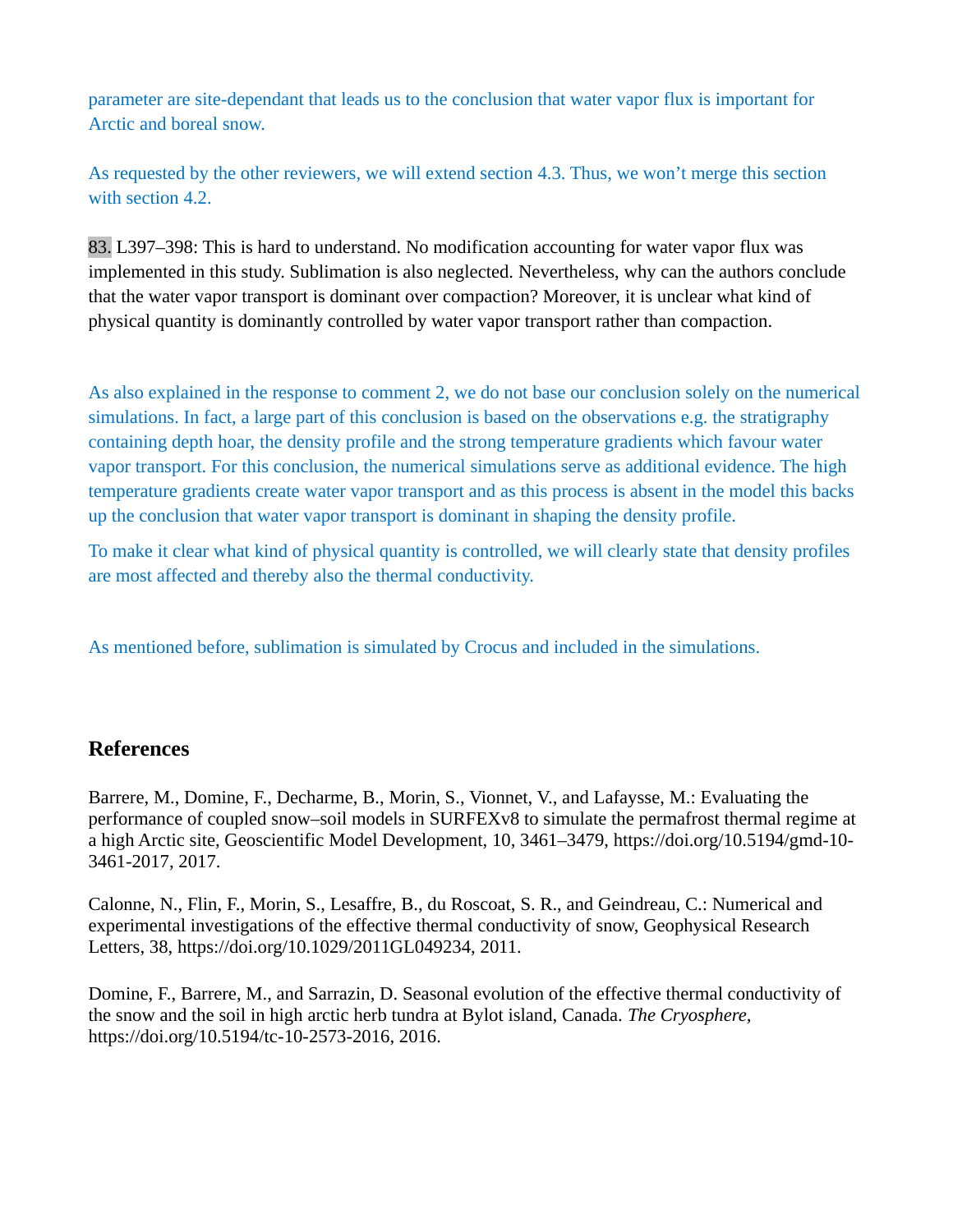Domine, F., Picard, G., Morin, S., Barrere, M., Madore, J.-B., & Langlois, A. Major issues in simulating some Arctic snowpack properties using current detailed snow physics models: Consequences for the thermal regime and water budget of permafrost. *Journal of Advances in Modeling Earth Systems*, 11, 34– 44. <https://doi.org/10.1029/2018MS001445>, 2019.

Fourteau, K., Domine, F., and Hagenmuller, P.: Impact of water vapor diffusion and latent heat on the effective thermal conductivity of snow, *The Cryosphere*, 15, 2739–2755, https://doi.org/10.5194/tc-15- 2739-2021, 2021.

Gordon, M., Simon, K., and Taylor, P. A.: On snow depth predictions with the Canadian land surface scheme including a parametrization of blowing snow sublimation, Atmosphere-Ocean, 44, 239–255, https://doi.org/10.3137/ao.440303, 2006.

Gouttevin, I., Langer, M., Löwe, H., Boike, J., Proksch, M., and Schneebeli, M.: Observation and modelling of snow at a polygonal tundra permafrost site: spatial variability and thermal implications, The Cryosphere, 12, 3693–3717, https://doi.org/10.5194/tc-12-3693-2018, 495, 2018.

Jafari, M., Gouttevin, I., Couttet, M., Wever, N., Michel, A., Sharma, V., Rossmann, L., Maass, N., Nicolaus, M., and Lehning, M.: The Impact of Diffusive Water Vapor Transport on Snow Profiles in Deep and Shallow Snow Covers and on Sea Ice, *Front. Earth Sci.*, 8, 25 pp., https://doi.org/10.3389/feart.2020.00249, 2020.

Jafari, M., Sharma, V., & Lehning, M. Convection of water vapour in snowpacks. *Journal of Fluid Mechanics, 934*, A38. doi:10.1017/jfm.2021.1146, 2022.

Lackner, G., Nadeau D.F., Domine F., Parent A.-C., Leonardini G., Boone A., Anctil F., and Fortin V. " The Effect of Soil on the Summertime Surface Energy Budget of a Humid Subarctic Tundra in Northern Quebec, Canada", *Journal of Hydrometeorology,* 22, 10, 2547-2564, <https://doi.org/10.1175/JHM-D-20-0243.1>, 2021.

Lackner, G., Domine, F., Nadeau, D. F., Parent, A.-C., Anctil, F., Lafaysse, M., and Dumont, M.: On the energy budget of a low-Arctic snowpack, *The Cryospher*e, 16, 127–142, https://doi.org/10.5194/tc-16-127-2022, 2022.

Lehning, M., Bartelt, P., Brown, B., Fierz, C., and Satyawali, P.: A physical SNOWPACK model for the Swiss avalanche warning: Part II. Snow microstructure, Cold Regions Science and Technology, 35, 147–167, https://doi.org/10.1016/S0165-232X(02)00073-3, 2002b.

Ménard, C. B., Essery, R., Pomeroy, J., Marsh, P., and Clark, D. B.: A shrub bending model to calculate the albedo of shrub-tundra, Hydrological Processes, 28, 341–351, https://doi.org/10.1002/hyp.9582, 2014.

Royer, A., Picard, G., Vargel, C., Langlois, A., Gouttevin, I., and Dumont, M.: Improved Simulation of Arctic Circumpolar Land Area Snow Properties and Soil Temperatures, Frontiers in Earth Science, 9, 515, https://doi.org/10.3389/feart.2021.685140, 2021b.